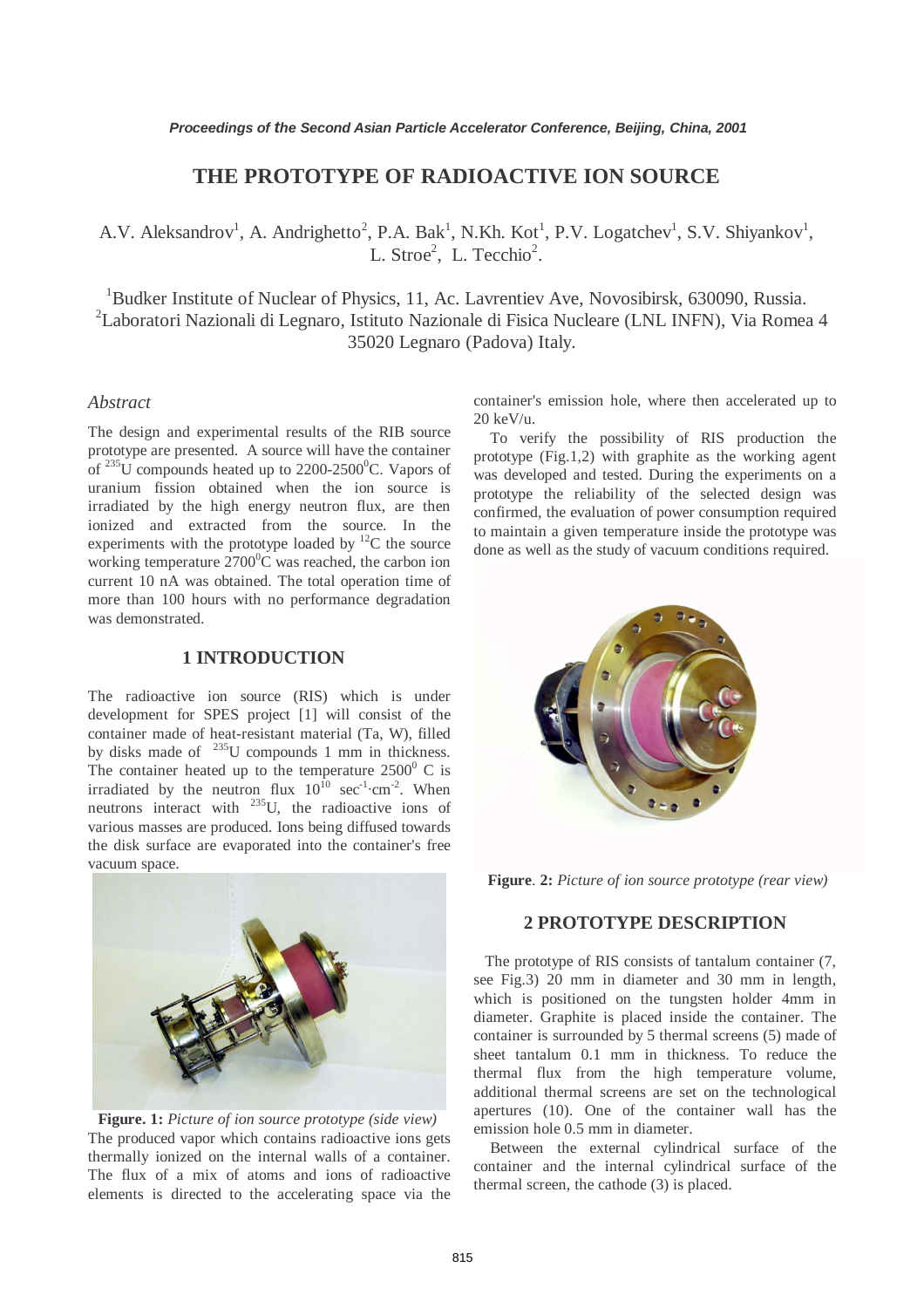

**Figure 3:** *Ion source prototype schematic view. 1 - isolation transformer; 2 - direct current supply; 3 - cathode holder; 4 - container holder; 5 - thermal screens; 6 - cathode; 7 - container with graphite; 8 - emission hole; 9 anode; 10 - additional thermal screen; 11 - cathode heater; 12 - accelerating voltage source.* 

It is made of tungsten 1 mm in diameter and 280 mm in length. To provide the cathode stability at high temperature, the cathode holders are performed as three parallel tungsten rods, each 1 mm in diameter. One of it acts as the extension of the cathode wire, and all of them are joined by the tungsten bands performed as 0.25 mm wire. It reduces the operational temperature and increases the hardness of cathode holders. For cathode heating up to the electron emission temperature, the power supply of 700 - 800 W is used. The container is electrically insulated from a thermal screen and could be shifted up to 500 V. While heating the thermal screen internal surfaces, they also emit electrons to the container. Upon the achievement of the container's steady-state temperature  $2500^{\circ}$  C, the total power consumption in the source reaches 1750 W. The external surface of the thermal screen is around  $125 \text{ cm}^2$ , so ensures the heat flux around  $140 \text{ W/cm}^2$ .

 The anode (9) is positioned at a distance of 10 mm from a thermal screen coaxial with the emission hole. The voltage between the anode and the source is 20 kV. The prototype of the RIS is mounted on the metal flange welded with the butt-end of the ceramic vacuum pipe, and placed into the cooling vacuum chamber under a pressure around  $10^{-5}$  Torr. The body of a RIS prototype has a potential of +20 kV relative to the ground, so the isolation transformer is used for power supply.

#### **3 EXPERIMENTS WITH PROTOTYPE**

 When the prototype was tested, the working agent inside the container was graphite due to appropriate level of its vapor pressure at the required temperature ( $\sim 2500^0$ C). The container temperature around the emission hole was measured by the pirometer, taking into account the thermal radiation ratio for tantalum  $\varepsilon_{Ta} = 0.29$ . Temperature measured by pirometer was  $T_p = 2050^\circ$  K, and temperature of the container was calculated as:

$$
T_c = \frac{T_p}{\sqrt[4]{\mathcal{E}_{Ta}}} = 2820^{\circ} K
$$

 This temperature measurement was confirmed by the carbon vapor pressure in the jet that flew out from the emission hole. In three hours at temperature  $2050^{\circ}$  K the carbon layer 0.05 mm in thickness was formed on the anode surface. It defined the pressure value in the carbon vapor jet  $\sim 5.10^{-2}$  Torr, and graphite temperature at this vapor pressure was  $2800^{\circ}$  K.

 The obtained ion current was then studied in the magnetic spectrometer. Fig.4 shows the dependence of the ion current on the atomic mass and the power fed the container. The prototype stood around 100 hours with no performance degradation, then electric break-downs were detected on the ceramic insulators. After insulators were cleaned, break-downs were stopped.